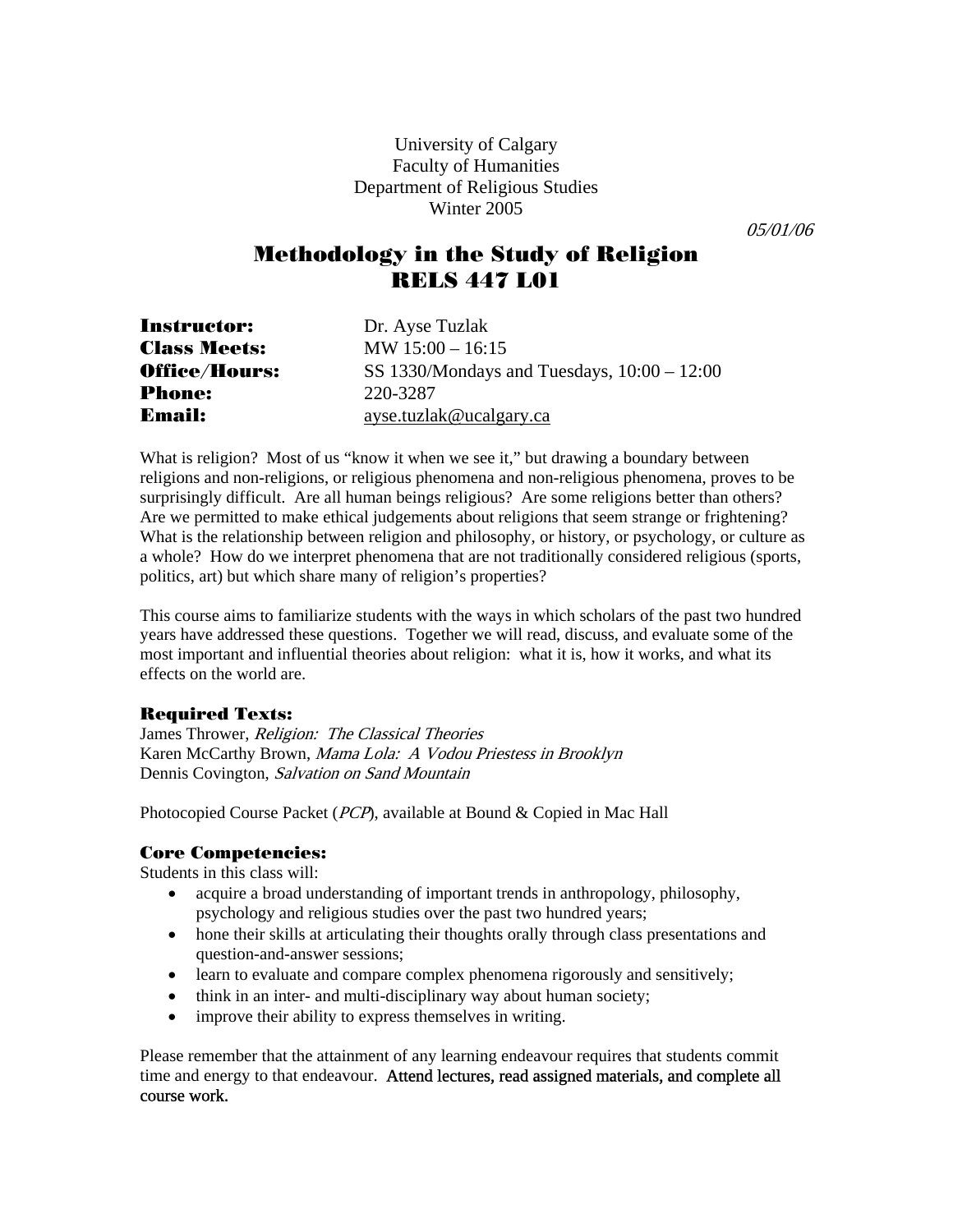#### Course Requirements:

| Written Assignment (5-7 pages, due January 31): | 20% |
|-------------------------------------------------|-----|
| Six sets of questions (see below):              | 30% |
| Oral Presentation:                              | 30% |
| Final Assignment (5-7 pages, due April 15):     | 10% |
| Attendance and participation:                   | 10% |

A numerical mark will be given for each course requirement. At the end of the course, an overall letter grade will be assigned on the following number and letter grade scheme.

| A+ | $100-$<br>96 | A | 90<br>95    | A- | $89 - 85$  |
|----|--------------|---|-------------|----|------------|
| B+ | 80<br>84     | В | 79          | В- | $74-$      |
| ∼⊥ | $69 - 65$    |   | $64-$<br>60 |    | $59 - 55$  |
| D+ |              |   | ເາ<br>50    | F  | 50 or less |

Please note that no extra credit work will be offered.

Attendance is crucial. You will be expected to contribute intelligently to the discussions in class, and you will not be able to do so unless you have done all the readings, attended all the lectures, engaged with your fellow classmates, and kept up with your course assignments.

### The Presentations and the Questions:

We will be doing nine units between February 7 and March 28: Philosophy, Human Construct, Psychological Construct I, Psychological Construct II, Social Construct I, Social Construct II, Feminism, and Poststructuralism.

Each student in the class will choose one of these topics on which to do **a** 10-15 minute presentation. There can be a maximum of two students presenting per week. All presentations will take place on a Monday.

In addition to this, each student will be expected to write up two questions on the readings and ask their questions of that week's presenter. At the end of class, I will collect all the question sheets. I will read them and give them a mark out of 5 for thoughtfulness, engagement with the reading, relevance, and creativity. The best six question-sets (out of eight weeks, since you won't do a question-set in the week you present) will count toward your final grade.

I know that presentations are scary. I've been teaching for years and I still get butterflies myself. But public speaking is an important skill, and you have much to gain by learning to express yourself orally as well as in writing. Your presentations will take place among interested, intelligent, and supportive people, which is quite frankly the best place to practice!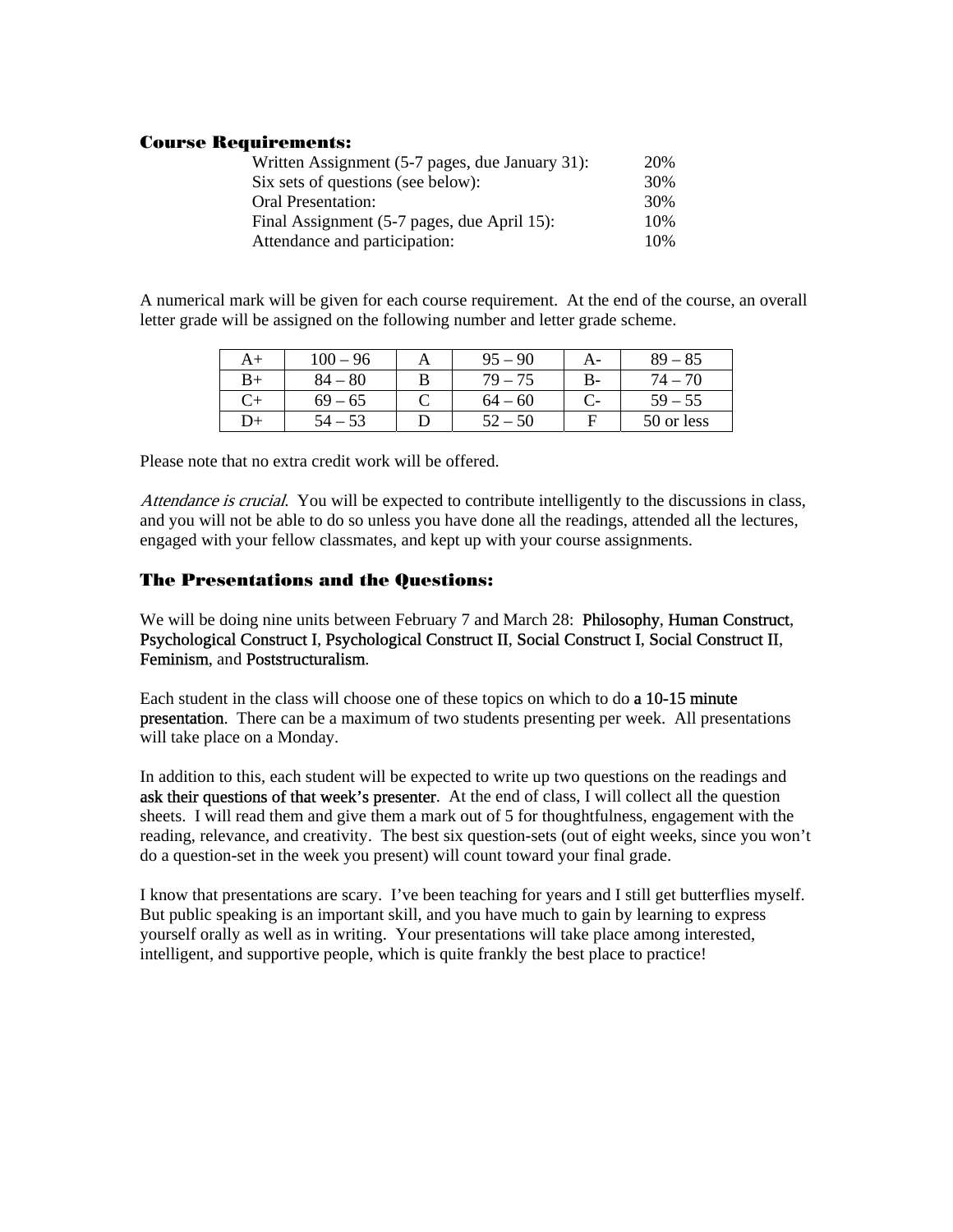# Schedule:

| January $10 - 12$ :<br>Readings:          | <b>Religion as Revelation I</b><br>Selections from the Tanakh (PCP)<br>Selections from the Talmud (PCP)<br>Selections from the New Testament (PCP)                                            |  |  |  |  |
|-------------------------------------------|-----------------------------------------------------------------------------------------------------------------------------------------------------------------------------------------------|--|--|--|--|
| January $17 - 19$ :<br>Readings:          | <b>Religion as Revelation II</b><br>Selections from the Qur'an and Muslim traditions (PCP)<br>Thrower, chapter 2                                                                              |  |  |  |  |
| January $24 - 26$ :<br>Readings:          | Religion as Experience I<br>Thrower, chapter 3<br>Selections from William James, Varieties of Religious Experience (PCP)<br>Mircea Eliade, "The Structure and Morphology of the Sacred" (PCP) |  |  |  |  |
| January 31                                | <b>Essay on Covington and Brown due</b>                                                                                                                                                       |  |  |  |  |
| Jan. $31 - \text{Feb. } 2$ :<br>Readings: | Religion as Experience II<br>Dennis Covington, Salvation on Sand Mountain<br>Karen McCarthy Brown, Mama Lola                                                                                  |  |  |  |  |
|                                           | <b>WEEKLY PRESENTATIONS BEGIN</b>                                                                                                                                                             |  |  |  |  |
| February $7 - 9$ :<br>Readings:           | <b>Religion as Philosophy</b><br>Immanuel Kant, "Of Religion and Priestcraft" (PCP)<br>Hegel, "Determinate Religion" (PCP)                                                                    |  |  |  |  |
| February $14 - 16$ :<br>Readings:         | <b>Religion as Human Construct and Primitive Error</b><br>Thrower, chapters 5 and 6<br>F. Max Müller, "Plea for a Science of Religion" (PCP)<br>E.B. Tylor, "Animism" (PCP)                   |  |  |  |  |
| February $21 - 23$ :                      | No classes. Enjoy your reading week!                                                                                                                                                          |  |  |  |  |
| Feb. 28 - March 2:<br>Readings:           | Religion as Psychological Construct I<br>Thrower, chapter 7<br>Friedrich Nietzsche, "What is Religious" (PCP)<br>Friedrich Nietzsche, selections from The Anti-Christ (PCP)                   |  |  |  |  |
| March $7-9$ :<br>Readings:                | Religion as Psychological Construct II<br>Sigmund Freud, selections from The Future of an Illusion (PCP)<br>Carl Jung, "The Structure of the Psyche" (PCP)                                    |  |  |  |  |
| March $14 - 16$ :<br>Readings:            | Religion as Social Construct I<br>Thrower, chapter 8<br>Karl Marx, "Contribution to the Critique of Hegel's Philosophy" (PCP)                                                                 |  |  |  |  |

Max Weber, "The Prophet" and "Bureaucracy" (PCP)